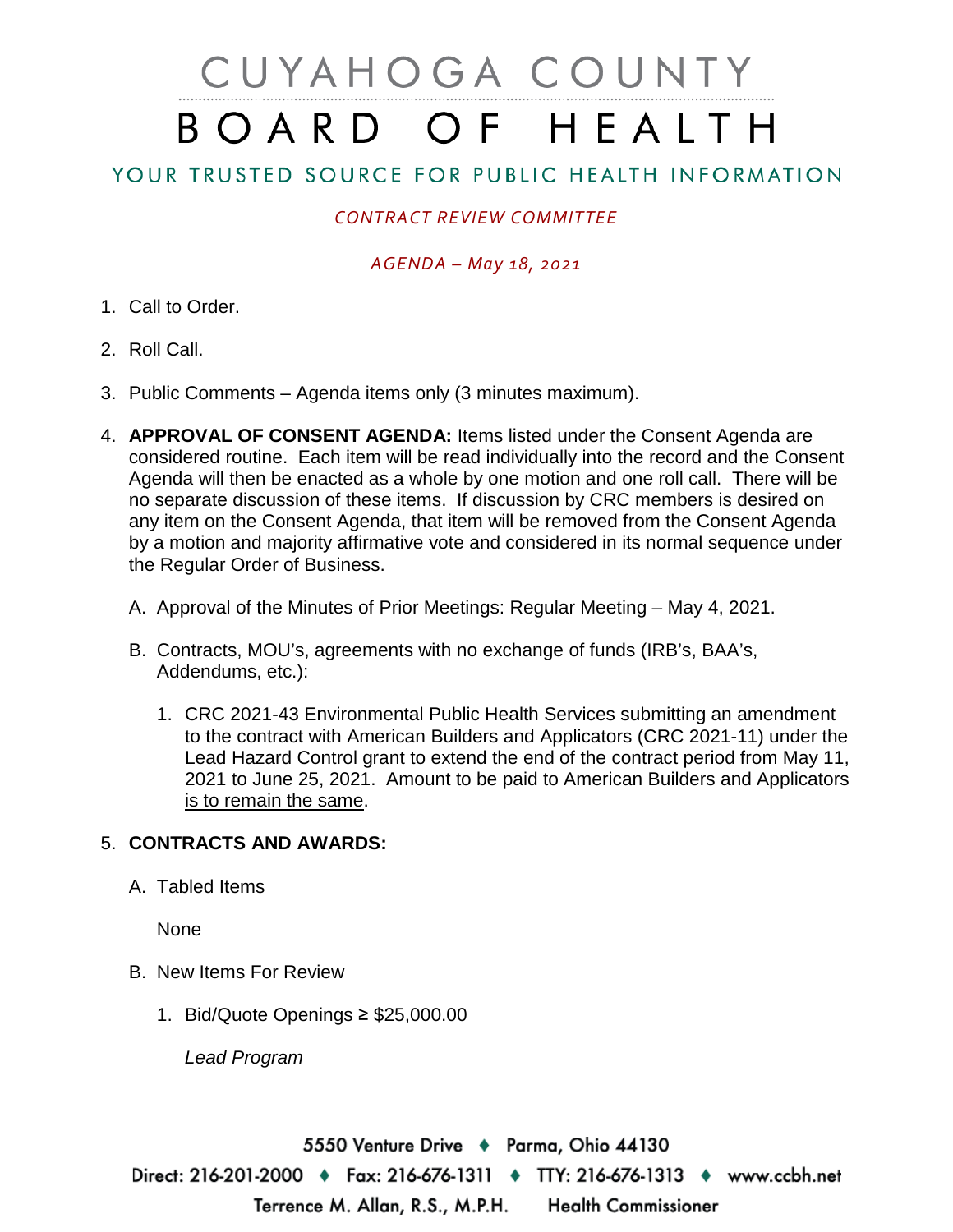- a. CRC 2021-44 13328-13330 Hartford Rd. Up & Down East Cleveland, Ohio 44112
- 2. Bid/Quote Openings < \$25,000.00

#### *Lead Program*

- a. CRC 2021-45 2055 Chesterland Ave. Up & Down Lakewood, Ohio 44107
- 3. Expenditures: Contracts < \$25,000.00
	- a. CRC 2021-46 Environmental Public Health Services submitting a contract with Lamar under the Ohio EPA Mosquito Control grant from June 7, 2021 through September 26, 2021. Amount to be paid to Lamar is not to exceed \$6,300.00.

Purpose: To provide billboard marketing to support the OEPA Mosquito Control grant.

Funding Source: 100% reimbursable through the FY2021 OEPA Mosquito Control Grant.

b. CRC 2021-47 Prevention and Wellness Services submitting contracts with the following agencies under the HRSA Ryan White Part A Program grant from March 1, 2021 through February 28, 2022:

|                                                  | Amount to be paid |
|--------------------------------------------------|-------------------|
| Agency                                           | not to exceed:    |
| <b>Family Planning Services of Lorain County</b> | \$21,000.00       |
| Far West Side                                    | \$6,500.00        |

Purpose: To provide services to low-income, uninsured and underinsured HIV positive persons.

Funding Source: 100% reimbursable through the FY2021 HRSA Ryan White grant.

c. CRC 2021-48 Administration Services submitting a contract with Richardson Compensation Consulting, LLC from May 18, 2021 through December 31, 2021. Amount to be paid to Richardson Compensation Consulting, LLC is not to exceed \$24,500.00.

Purpose: To provide compensation services including, but not limited to, job evaluations and market pricing.

5550 Venture Drive + Parma, Ohio 44130 Direct: 216-201-2000 ♦ Fax: 216-676-1311 ♦ TTY: 216-676-1313 ♦ www.ccbh.net Terrence M. Allan, R.S., M.P.H. **Health Commissioner**